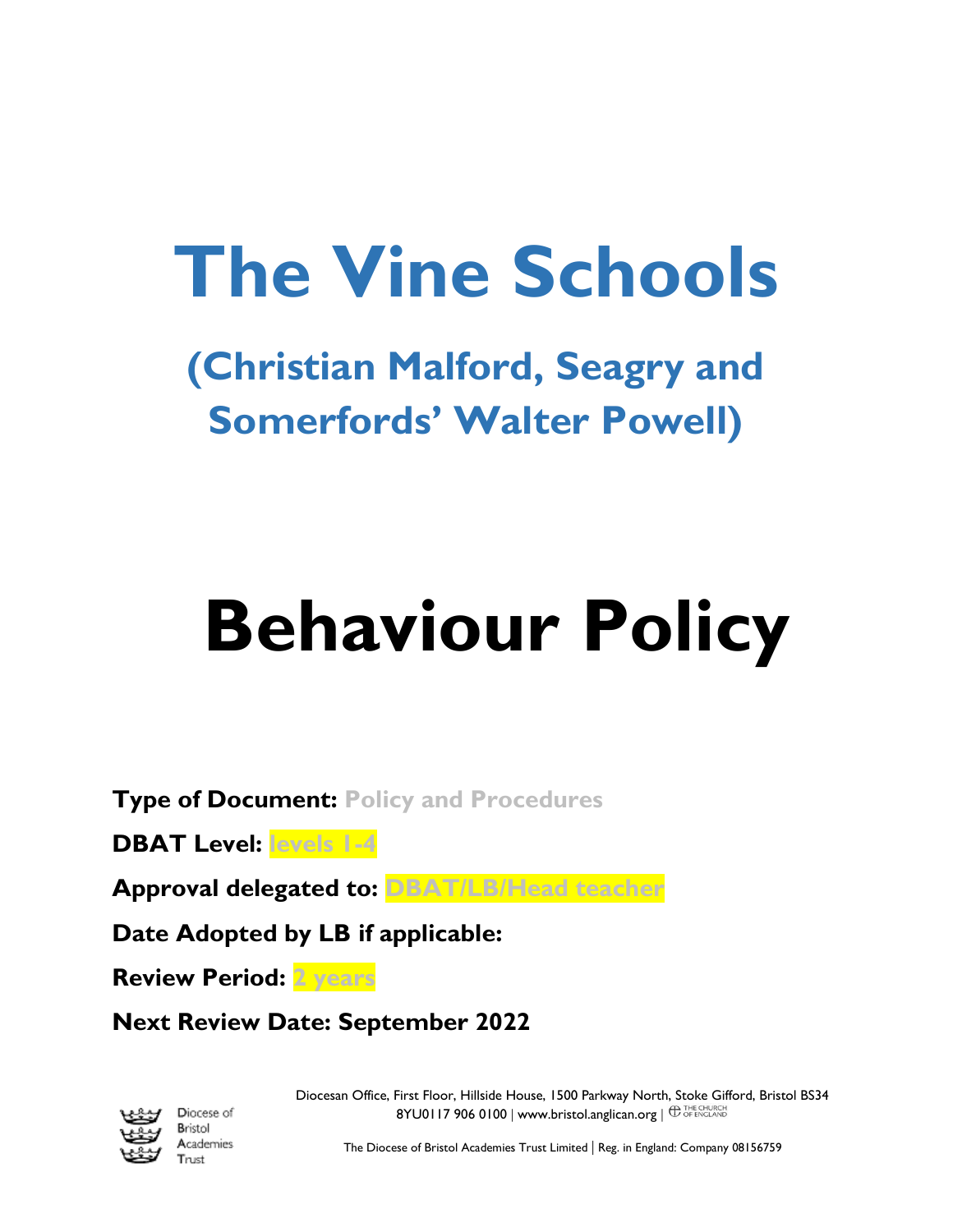### **Contents**

- 1. Introduction
- 2. Calm, Consistent and Kind Adult Behaviour
- 3. First attention to best conduct
- 4. Restorative and inclusive approaches
- 5. Children with Additional Vulnerabilities
- 6. Peer on peer abuse and bullying
- 7. Exclusions

### **Appendices:**

- A) Restorative Process
- B) Behaviour toolkit
- C) Recognition board



Diocese of Bristol Academies Trust

Diocesan Office, First Floor, Hillside House, 1500 Parkway North, Stoke Gifford, Bristol BS34  $8YU01179060100$  | [www.bristol.anglican.org](http://www.bristol.anglican.org/)  $\parallel$   $\bigoplus$  THE CHURCH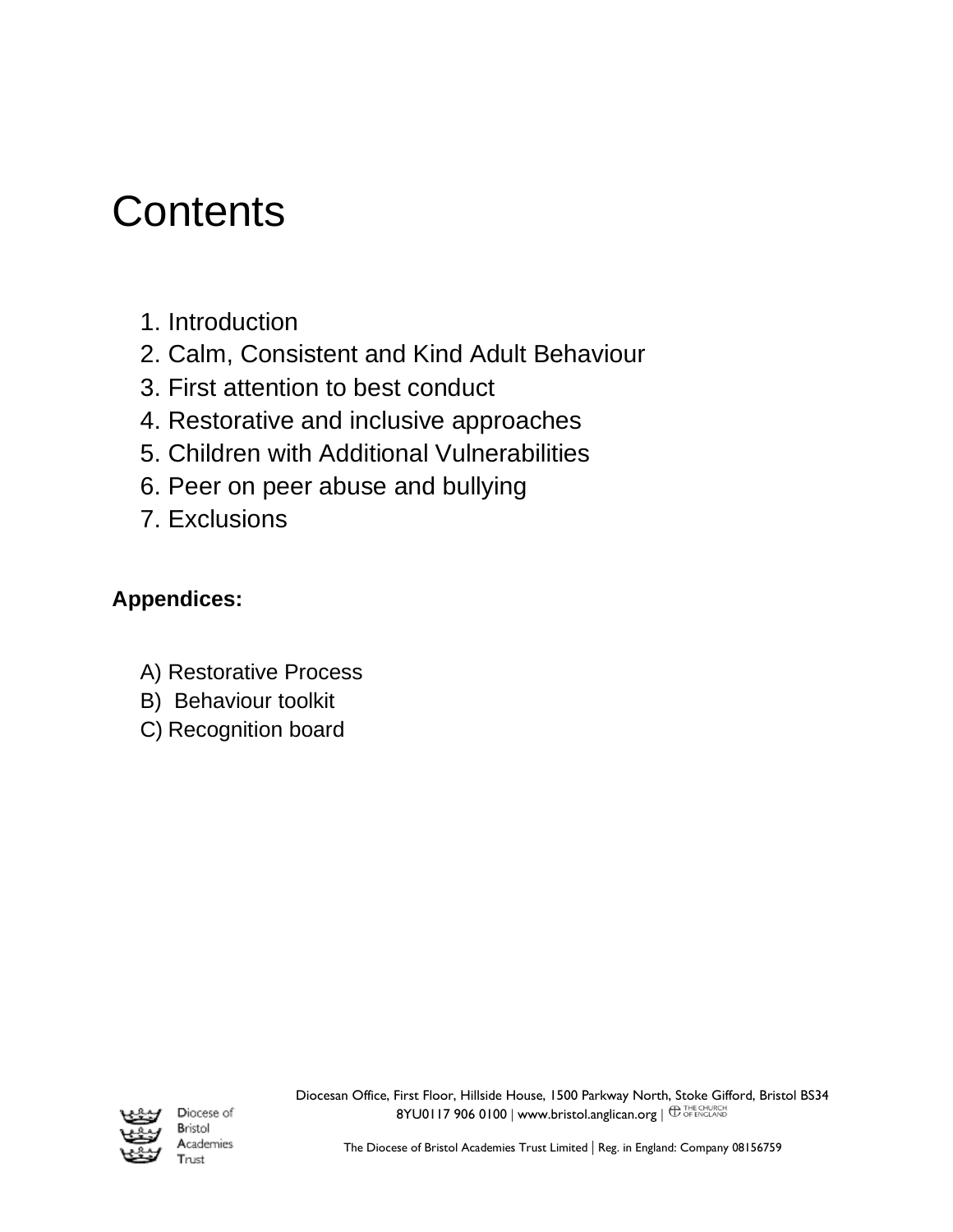#### **History of most recent Policy changes (must be completed)**

| <b>Date</b>       | Page                           | <b>Change</b>                                                                          | Origin of Change e.g. TU request,<br><b>Change in legislation</b> |
|-------------------|--------------------------------|----------------------------------------------------------------------------------------|-------------------------------------------------------------------|
| September<br>2020 | Appendixes<br>and main<br>text | Main Text and<br>Appendices                                                            | Trust-wide change in behaviour<br>management to Pivotal           |
| September<br>2021 |                                | Added peer on peer<br>abuse, exclusions and<br>social, emotional and<br>mental health. | Updated KCSIE'21                                                  |
|                   |                                |                                                                                        |                                                                   |
|                   |                                |                                                                                        |                                                                   |
|                   |                                |                                                                                        |                                                                   |
|                   |                                |                                                                                        |                                                                   |
|                   |                                |                                                                                        |                                                                   |
|                   |                                |                                                                                        |                                                                   |

#### **1. Introduction**

The Vine Schools are committed to creating an environment where exemplary behaviour is at the heart of productive learning. Everyone is expected to maintain the highest standards of personal conduct, to accept responsibility for their behaviour and encourage others to do the same. Our behaviour policy guides staff to teach self-discipline not blind compliance. It echoes our core values with a heavy emphasis on respectful behaviour, a partnership approach to managing poor conduct and dynamic interventions that support staff and learners.

#### **Aims of the policy**

• To promote a positive, calm and safe environment where all children can flourish.



Diocese of Bristol Academies Trust

Diocesan Office, First Floor, Hillside House, 1500 Parkway North, Stoke Gifford, Bristol BS34  $8YU01179060100$  | [www.bristol.anglican.org](http://www.bristol.anglican.org/) |  $\bigoplus_{\text{OF ENGLAND}}$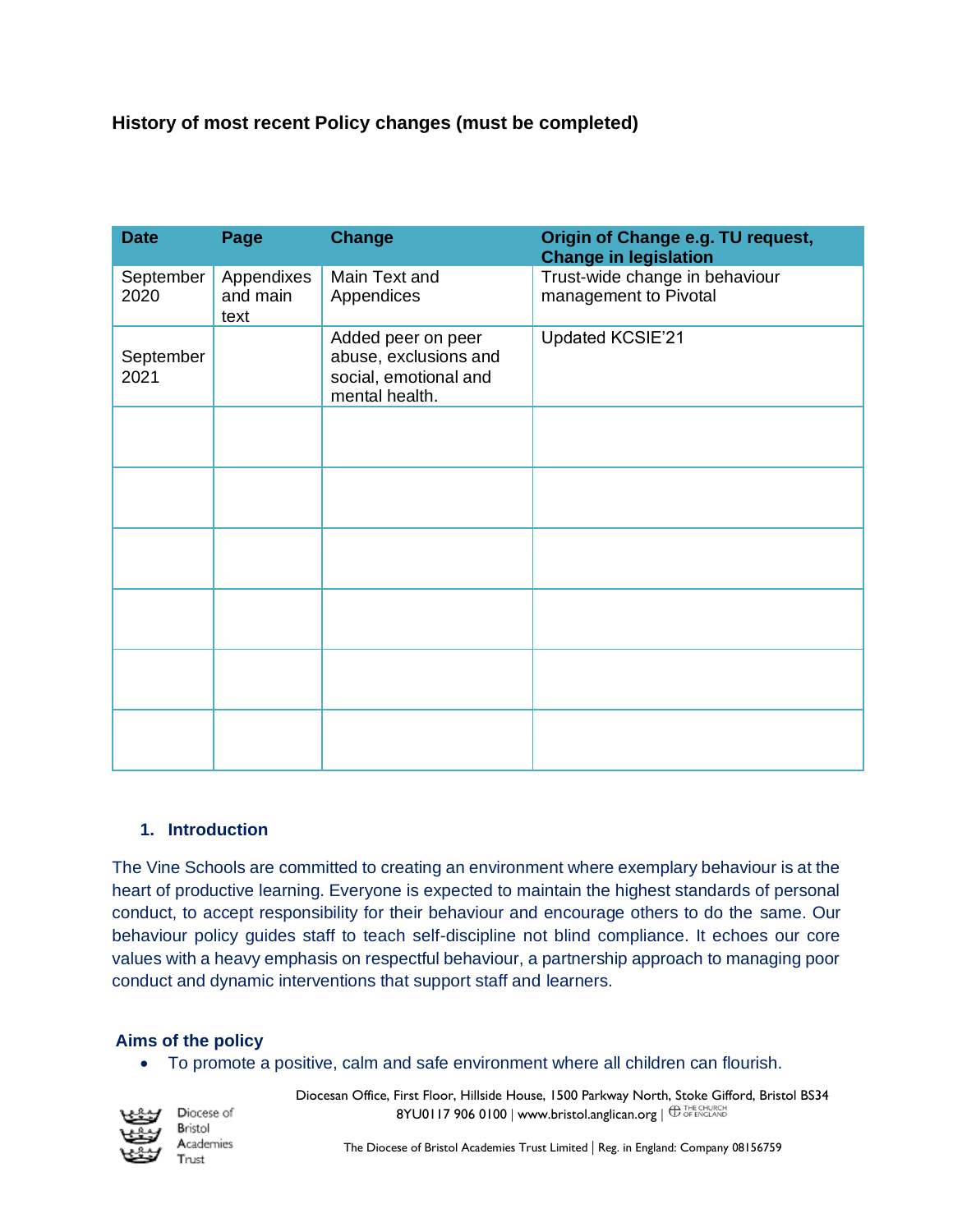- To establish a framework for staff which focuses on consistencies, high expectations and positive relationships.
- To create a culture of exceptionally good behaviour: for learning, for community, for life.
- To ensure that all learners are treated fairly and shown respect.
- To help learners take control over their behaviour and be responsible for the consequences of it.
- To build a community which values kindness, care, good humour, good temper and empathy for others.



#### Our Behaviour Policy is based on the **Five Pillars of Pivotal practice**

#### **The Vine Schools' Rules**

At our schools, we recognise the importance of providing clear rules underpinned by our values and vision.

Staff refer to these rules and values, and children are reminded about what they mean and how to show them.



Diocese of Bristol Academies Trust

Diocesan Office, First Floor, Hillside House, 1500 Parkway North, Stoke Gifford, Bristol BS34  $8YU01179060100$  | [www.bristol.anglican.org](http://www.bristol.anglican.org/) |  $\bigoplus_{\text{OF ENGLAND}}$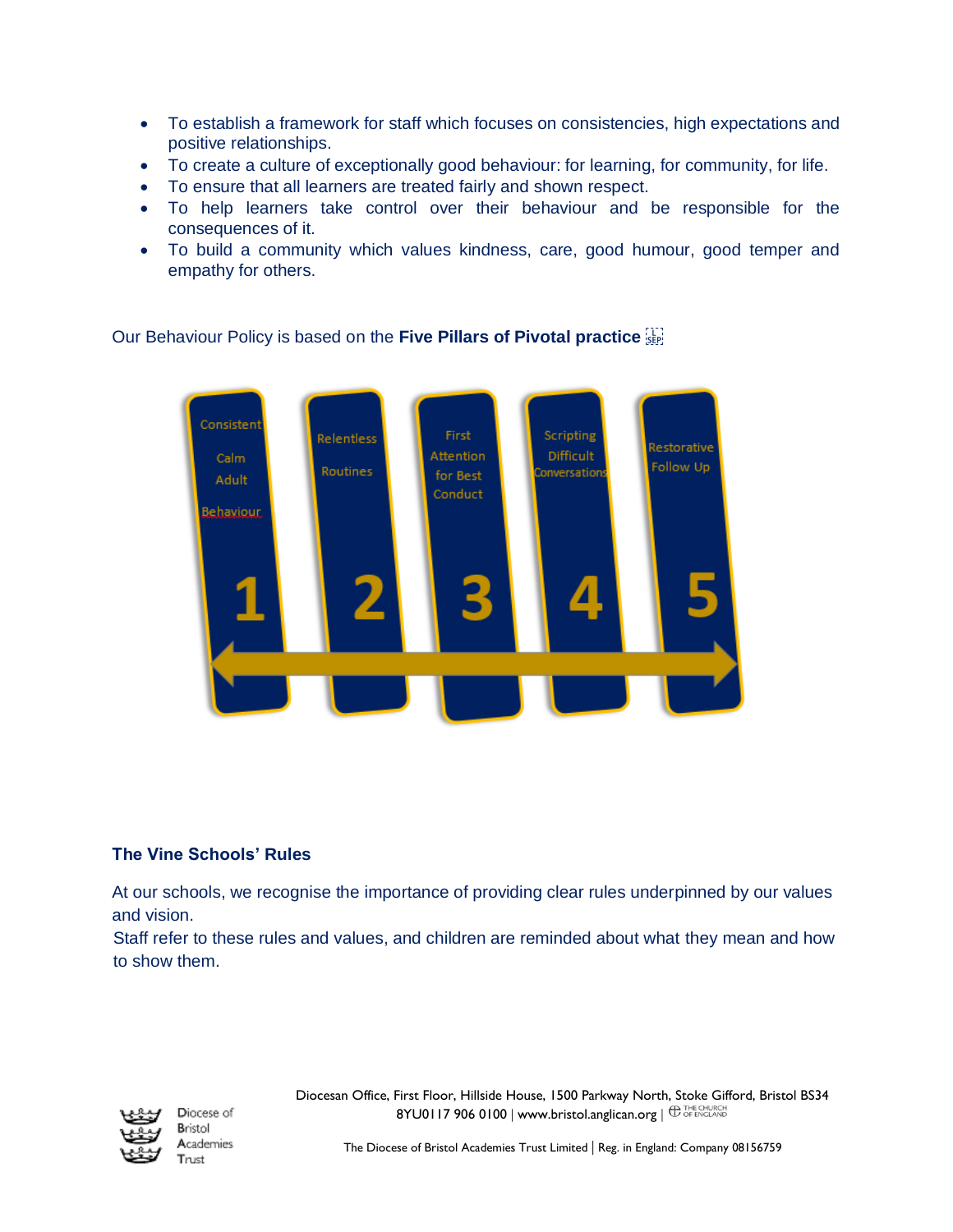

Our school values - GRAPES

- **G – Generosity**
- **R – Respect**
- **A – Acceptance**
- **P – Perseverance**
- **E – Empathy**
- **S – Selflessness**

#### 2. **Calm, Consistent and Kind Adult Behaviour**

At The Vine Schools, we believe that Calm, Consistent and Kind adult behaviour is the foundation for good behaviour management**.**

We do this by using scripts and relentless routines to deal with challenging behaviour

- 30 Second Script and restorative questions (Appendix A)
- Behaviour toolkit (Appendix B)

Routines are the cogs at the centre of all classroom practise. At The Vine Schools, we recognise that where Calm, Consistent and Kind Routines are established, children feel secure to take risks in their learning. Successful routines have a **maximum of 3 simple steps.**

#### **Expectations of ALL Adults**

#### **We expect every adult to: - PLEDGE**

- 1. **Meet and greet** at the door
- 2. **Refer** to the school rules



Diocese of Bristol Academies Trust

Diocesan Office, First Floor, Hillside House, 1500 Parkway North, Stoke Gifford, Bristol BS34  $8YU01179060100$  | [www.bristol.anglican.org](http://www.bristol.anglican.org/) |  $\bigoplus_{\text{OF ENGLAND}}$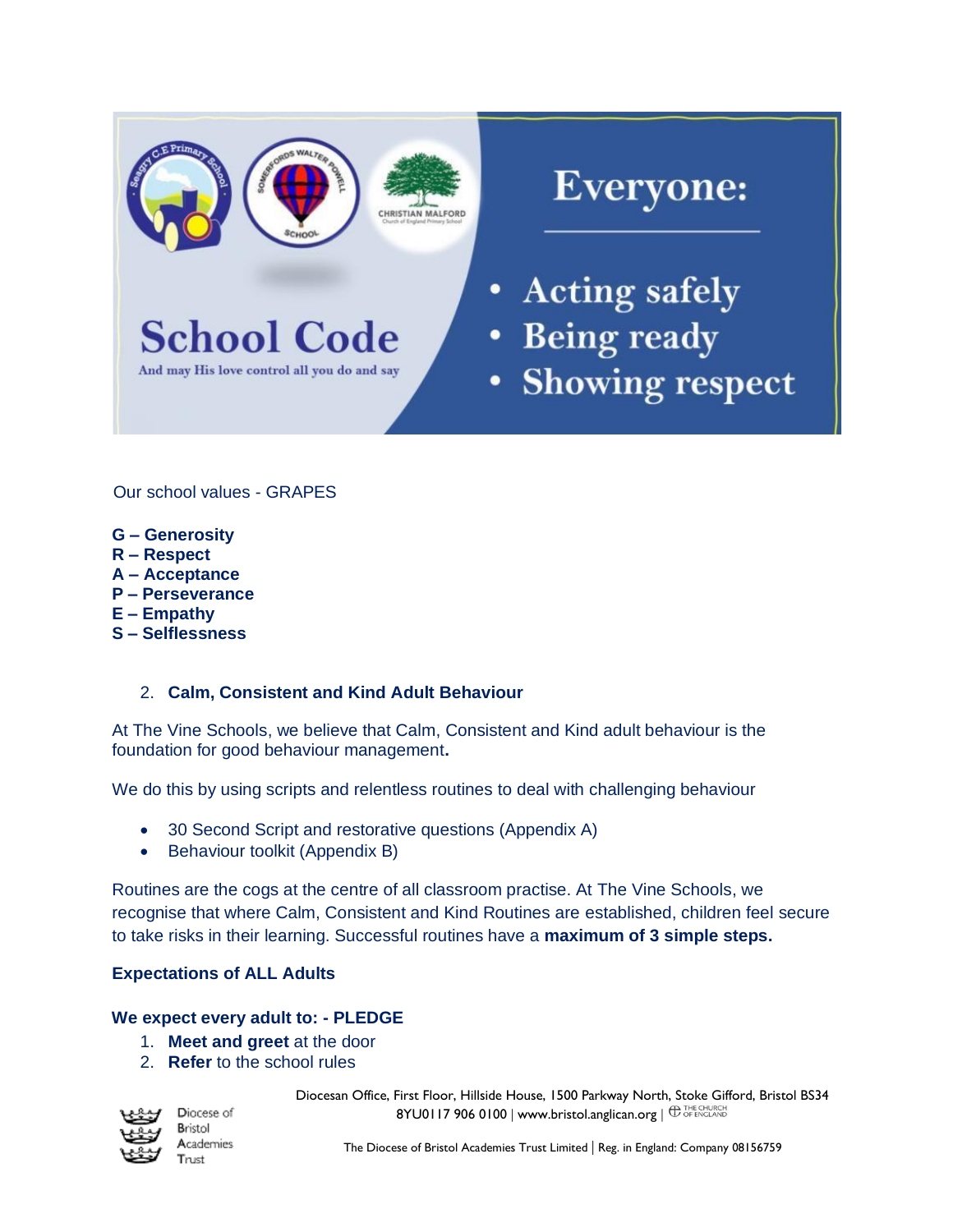- 3. **Model** positive behaviours and build relationships.
- 4. **Plan lessons** that engage, challenge and meet the needs of all learners.
- 5. **Use** a visible recognition mechanism throughout every lesson (eg, Recognition boards)
- 6. **Be calm** when going through the steps. Prevent before consequences.
- 7. **Restore the relationship with the learner**, retain ownership and engage in reflective dialogue with learners.
- 8. **Recognise that behaviour is a form of communication**

#### **3. First Attention to Best Conduct**

At The Vine Schools, we catch children doing the right thing first before we deal with poor behaviour.

We do this by using the following:

- Verbal positive, explicit praise
- Class recognition board (Appendix C)
- Marble jar reward system (e.g. Table points, raffle tickets)
- Celebration assembly
	- Value learner of the week
	- Citizen of the week
	- Moment of the week
	- Resilient learner of the week

#### **4. Restorative and Inclusive Approaches**

We have put the following in place to support the children

- Restorative Process (Appendix A)
- Calm spaces around the school
- A dedicated pastoral and ELSA team

| <b>Steps</b>                       | Actions                                                                              |
|------------------------------------|--------------------------------------------------------------------------------------|
| 1. First Attention to Best Conduct | We catch children doing the right thing first before we deal with<br>poor behaviour. |



Diocesan Office, First Floor, Hillside House, 1500 Parkway North, Stoke Gifford, Bristol BS34  $8YU01179060100$  | [www.bristol.anglican.org](http://www.bristol.anglican.org/) |  $\bigoplus_{\text{OF ENCLAND}}$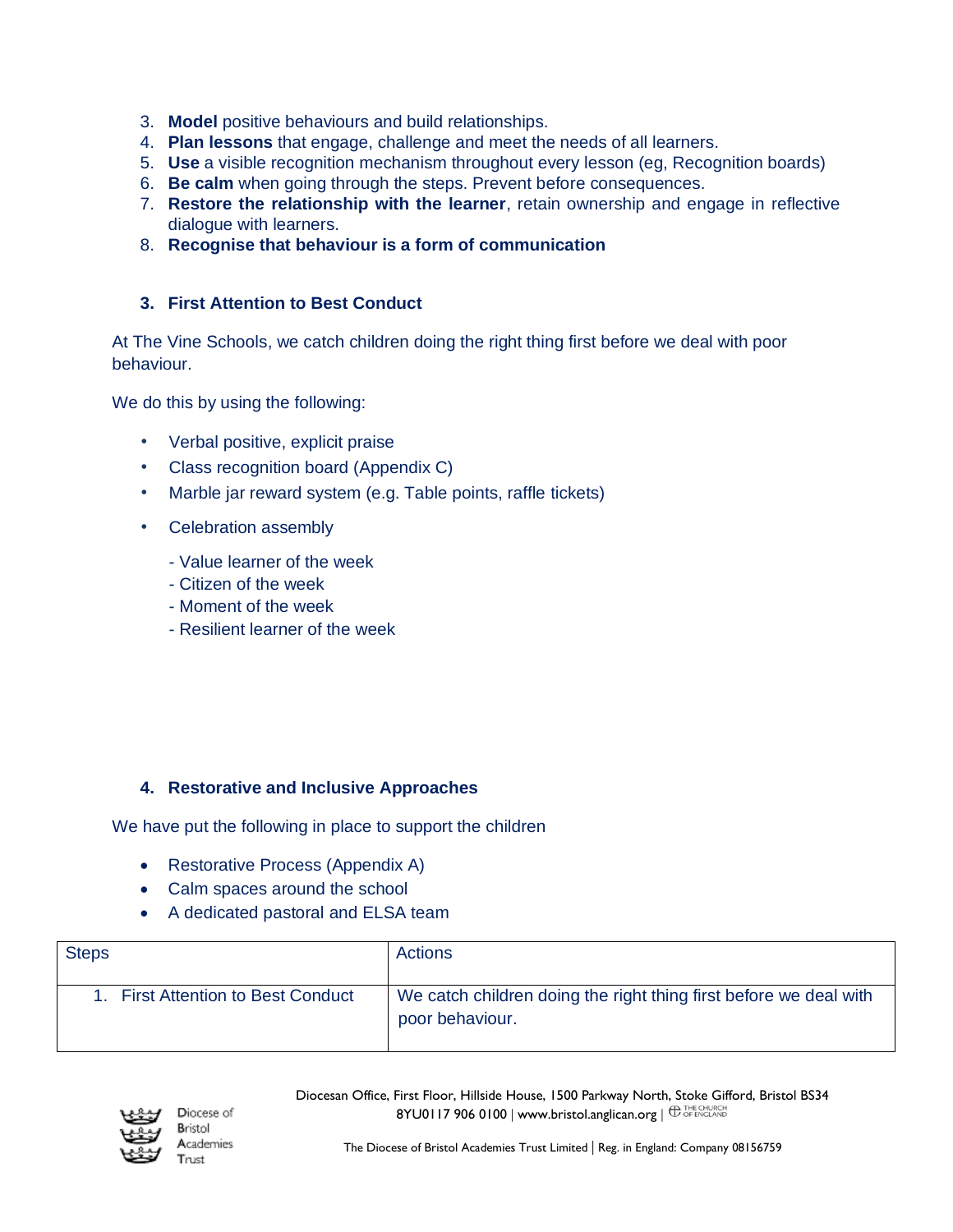| 2. Reminder 1                                                | Using a calm voice, a gentle reminder is given to point the<br>children in the right direction if behaviour is poor.                                                                                                                                                                                                                                                                                                                                                                                     |
|--------------------------------------------------------------|----------------------------------------------------------------------------------------------------------------------------------------------------------------------------------------------------------------------------------------------------------------------------------------------------------------------------------------------------------------------------------------------------------------------------------------------------------------------------------------------------------|
|                                                              | This gentle reminder will relate to our school code or values<br>which are not being adhered to. Repeat reminders will be given<br>if necessary.                                                                                                                                                                                                                                                                                                                                                         |
|                                                              | Praise will be given instantly if the child models good behaviour.                                                                                                                                                                                                                                                                                                                                                                                                                                       |
| 3. Reminder 2                                                | A clear and short verbal warning will be delivered, making the<br>learner aware of their behaviour and outlining consequences if<br>they continue. The learner will be given a choice to do the right<br>thing.                                                                                                                                                                                                                                                                                          |
|                                                              | "Stop and think. You need to make the right choice. You could<br>door you could do "                                                                                                                                                                                                                                                                                                                                                                                                                     |
|                                                              | "Think carefully about your next choice, you have two options"                                                                                                                                                                                                                                                                                                                                                                                                                                           |
| 4. Intervention (30 second script -<br>appendix 2)           | The child will be spoken to privately and given a final opportunity<br>to engage.                                                                                                                                                                                                                                                                                                                                                                                                                        |
|                                                              | The 30 second script (appendix 2) will be used at this stage.                                                                                                                                                                                                                                                                                                                                                                                                                                            |
| 5. Calm Down (if necessary -<br>appendix 4 can be used here) | Calm down might be a short time away from the classroom with<br>another class/member of staff/calm space. It is a few minutes to<br>calm down, breathe, look at the situation from a different<br>perspective and compose themselves.                                                                                                                                                                                                                                                                    |
| 6. Repair                                                    | This is where the restorative conversation will take place with<br>the class teacher (see appendix 1). It is used to promote good<br>behaviour and resolve unacceptable behaviour in a fair and<br>consistent way. Efforts will be made to establish the truth of a<br>situation and a 'cooling down' period may be advisable.<br>However, issues must be addressed appropriately and in a<br>timely manner. Decisions regarding consequences must be<br>considered, reasonable and not made on impulse. |
| 7. Consequences                                              | This can include:<br>Communication with parents/carers<br>A formal meeting with parents/carers<br>A formal meeting with parents/carers and SLT                                                                                                                                                                                                                                                                                                                                                           |



Diocesan Office, First Floor, Hillside House, 1500 Parkway North, Stoke Gifford, Bristol BS34 8YU0117 906 0100 | [www.bristol.anglican.org](http://www.bristol.anglican.org/) |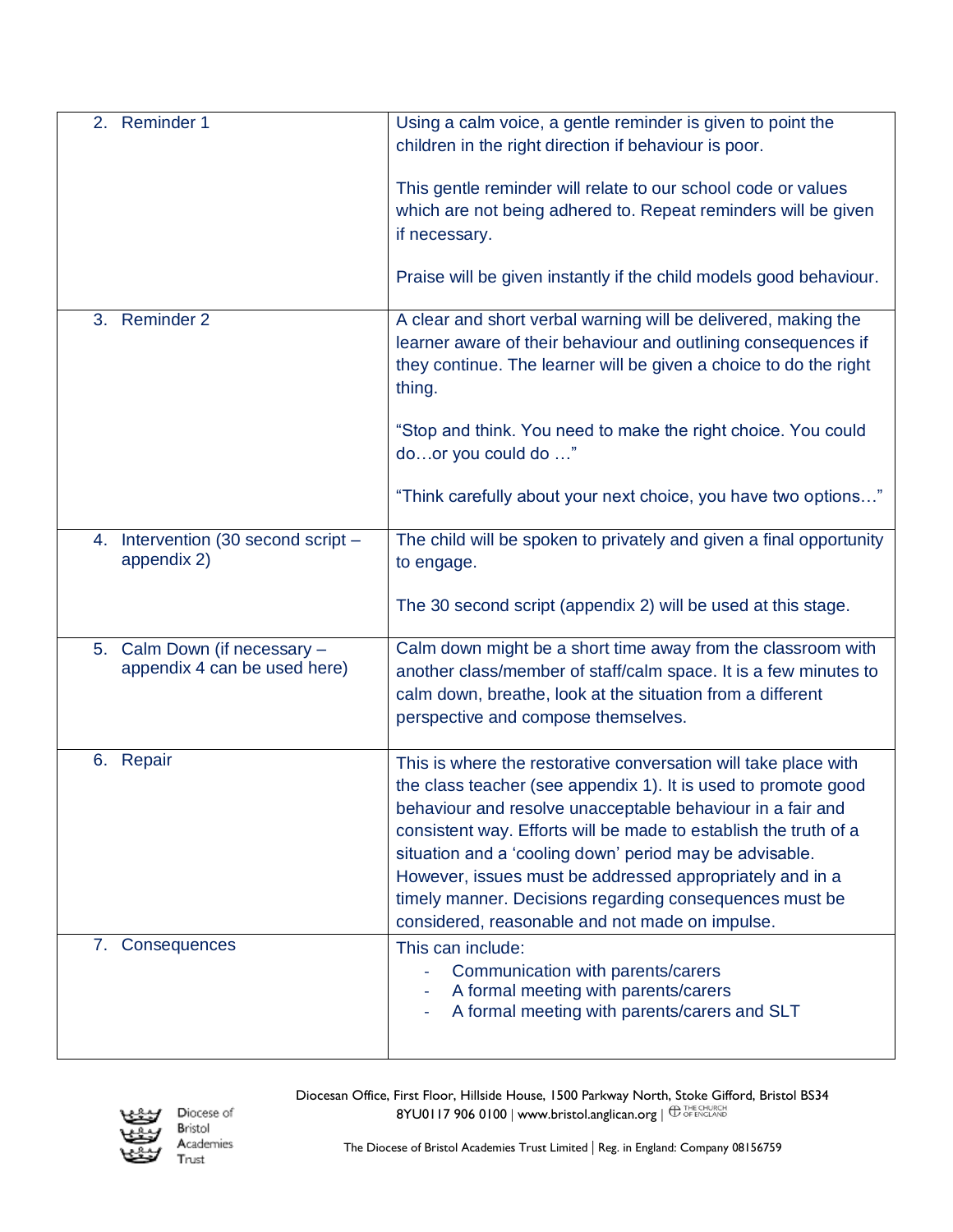| Repetitive behaviour incidents must be logged onto CPOMS (an<br>online behaviour log). A member of SLT will work with the class<br>teacher to take actions to address behaviour and support the<br>child. |
|-----------------------------------------------------------------------------------------------------------------------------------------------------------------------------------------------------------|
| If behaviour does not improve, a clear monitoring plan, including<br>rewards and consequences, will be put in place and agreed by<br>the parents/carers, staff and child (where appropriate).             |
| A serious breach may lead to fixed term exclusions.                                                                                                                                                       |

#### **5. Children with Additional Vulnerabilities**

Behaviour can be a means of communication that can indicate current/ recent trauma or adverse childhood experiences or other mental health needs and we must ensure that all pupils are supported to communicate their needs safely and appropriately. We understand that some children will require further support with their social and emotional needs. Challenging or disruptive behaviour could be a sign that a child is at risk of harm. The Vine Schools have safe areas for children with disabilities, SEND, or certain health conditions to use as necessary, as we recognise they may face additional challenges with communicating an unmet need through their behaviour.

Staff ensure that children are supported in a way that matches their age and needs whilst establishing and maintaining the highest expectations for all children. Individual Behaviour and Positive Handling Plans will be created when appropriate and designed to meet the specific needs of the child. A trauma-informed approach is used for children to communicate barriers and difficulties in overcoming these barriers. We also liaise with outside agencies due to safeguarding and welfare needs, if necessary.

If a child becomes so dysregulated that it seriously affects their mental health, they may be asked to go home to calm down in order to support their mental health. If this is the case, a full investigation will take place to determine the cause of such a deterioration in mental health and things will be put in place to support that child back to education and prevent this from happening again.

#### 6. **Peer-on-Peer Abuse and Bullying**

Peer-on-peer abuse is behaviour by an individual or group, intending to physically, sexually, or emotionally hurt others.

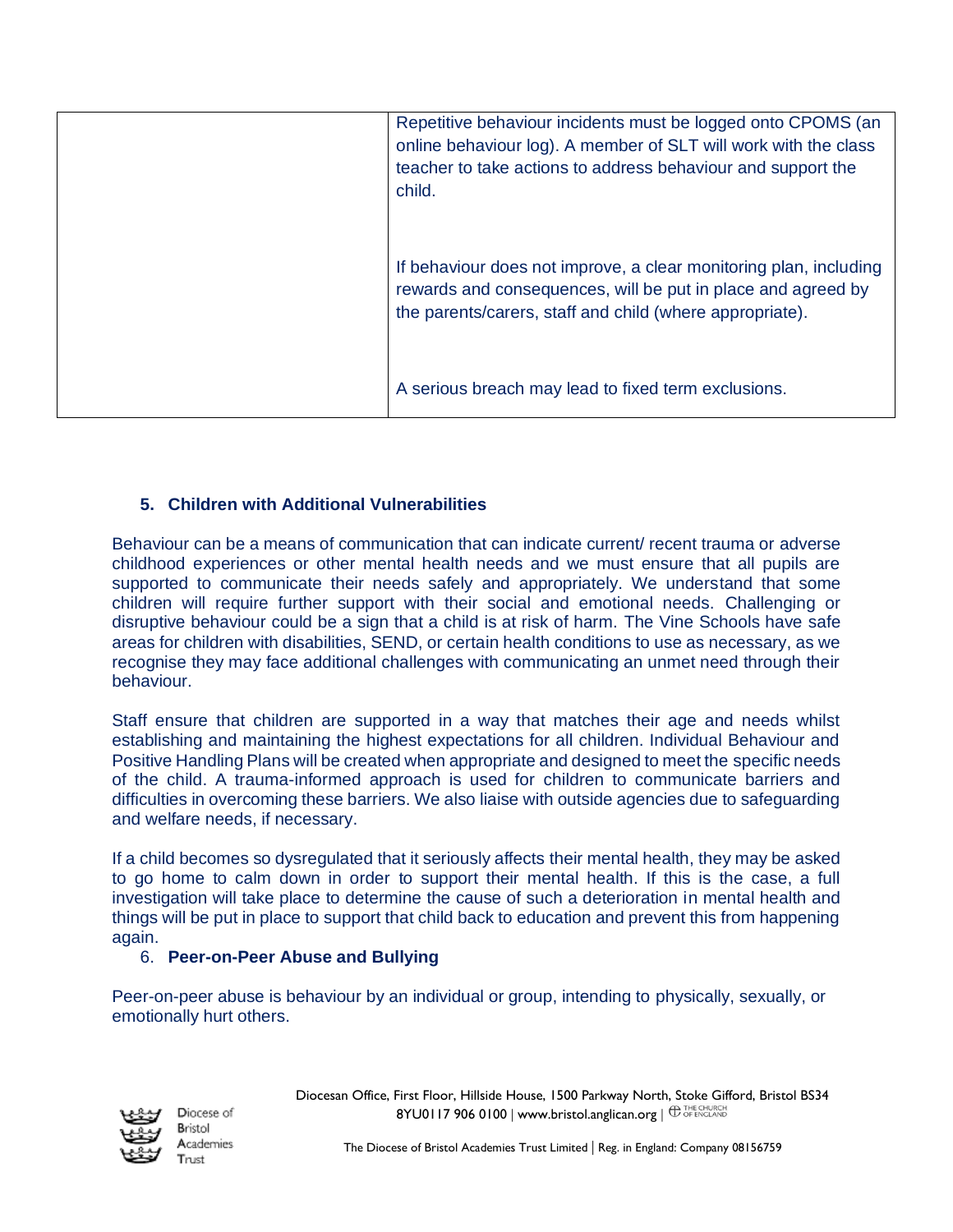All staff recognise that children are capable of abusing their peers including bullying (including online bullying) physical abuse, sexual abuse and sexual harassment, initiation/hazing type violence, and rituals.

Bullying is the repetitive, intentional hurting of one person or group by another person or group, where the relationship involves an imbalance of power. It can happen face to face or online (Antibullying alliance, 2021) Measures are in place to prevent bullying taking place. The Vine Schools take part in the national Anti-Bullying week and have a program of PHSE lessons focusing on anti-bullying. During internet safety week, we cover online bullying, though we also cover this at various points throughout the academic year. Where bullying has occurred, we support both the victim and the perpetrator(s) with follow-up bespoke social, emotional, and mental health support. Pupils who attend our schools have the right to learn in safety. We do not tolerate bullying of any kind and will challenge derogatory language and behaviour towards others.

To enable such an open and honest environment, it is necessary to:

- ensure the whole school feels confident and enabled to talk about issues and challenge perceptions of children, including use of inappropriate language and behaviour towards one another.
- teach children about 'rights and wrongs' and appropriate strategies to deal with such behaviour through PSHE lessons.
- display posters in the school which advertise helplines (e.g. Childcare)
- have a 'thoughts box' in each class which allows children to share their thoughts and feelings in a safe environment
- log behaviour incidents on CPOMs.
- analyse CPOMs termly to identify trends
- report behaviour incidents in School Leader Reports to Academy Council.

Peer-on-peer sexual abuse including sexual harassment and sexual violence are dealt with very seriously and staff have received training to help them identify the possible signs and indicators. We recognise that even if there are no reports of peer on peer sexual abuse it could still be happening here. We follow the school's safeguarding protocols (please see the safeguarding policy). We recognise that for children, the perpetrator may also be at risk and this behaviour could be because that child may also be in danger.

At The Vine Schools, we ensure that any form of abuse or harmful behaviour is dealt with immediately and consistently to reduce the extent of harm to the young person, with full consideration to the impact on that individual child's emotional and mental health and well-being.

All Peer-on-Peer abuse, including bullying, behaviour, dysregulated and intolerant (sexist, racist, intolerance towards religions, homophobic, transphobic, and disablist) incidents are added to CPOMS and investigated thoroughly. They are regularly analysed and reported to the Academy Council three times a year. Please see the school's safeguarding policy for more information.

Further guidance and procedures for responding to incidents of peer on peer abuse are included in our safeguarding and child protection policy.



Diocese of Bristol Academies Trust

Diocesan Office, First Floor, Hillside House, 1500 Parkway North, Stoke Gifford, Bristol BS34  $8YU01179060100$  | [www.bristol.anglican.org](http://www.bristol.anglican.org/) |  $\bigoplus_{\text{CF ENGLAND}}$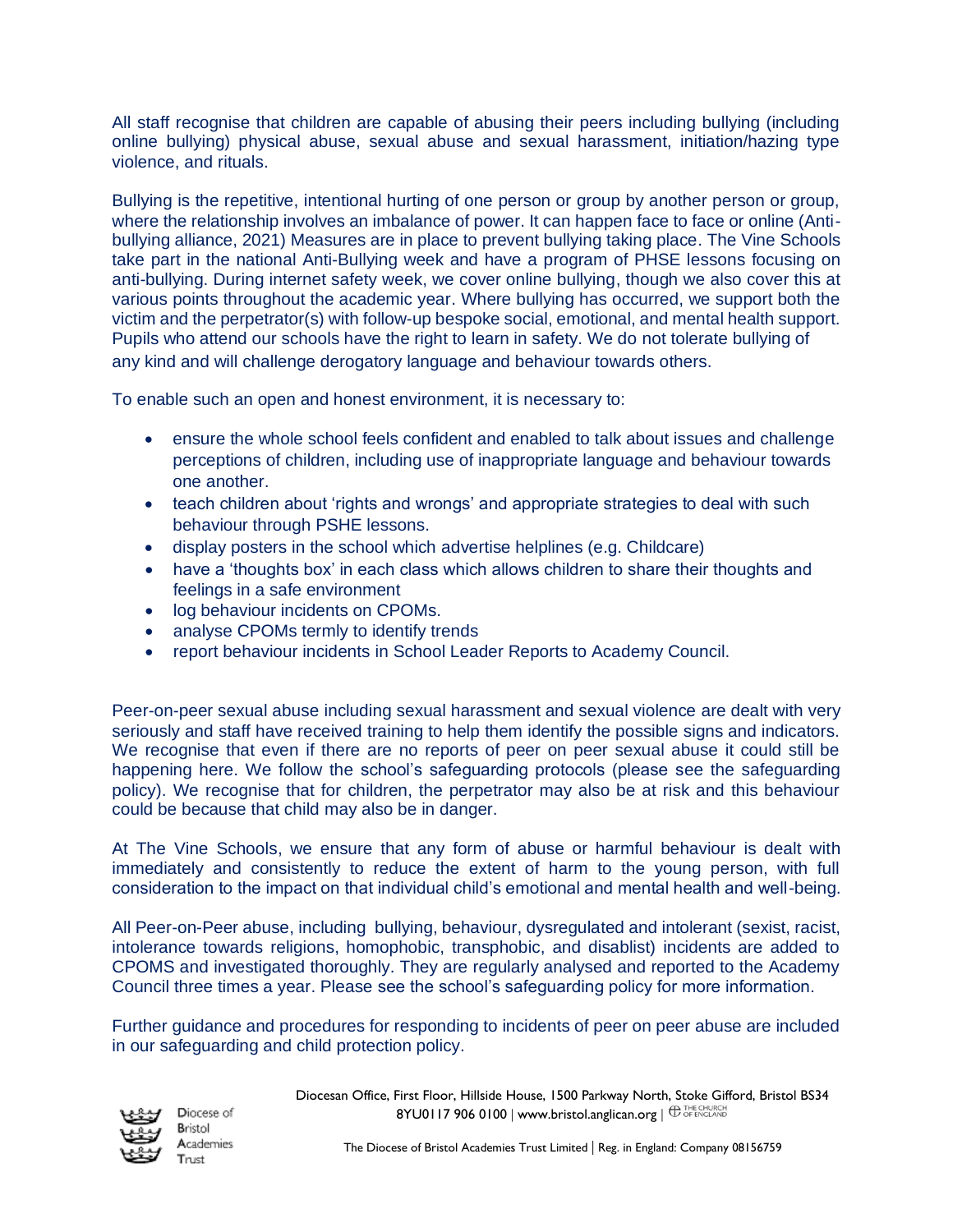#### **7. Exclusions**

#### **Fixed Term Exclusions**

We believe that, in general, exclusions are not an effective means to help a child move their behaviour on. However, if the children have been very unsafe and the other children are at risk of harm. An external exclusion will be used to reset the class and the child. A plan for reintegration will be put in place. The meeting will review what is already in place and what else can be done to support the pupil in achieving a successful reintegration. Each day is a new day and where a child has transgressed it is expected that they will be welcomed and treated without any animosity when they return. All fixed term exclusions are recorded on SIMS and reported to the Academy Council three times a year.

#### **Permanent Exclusion**

Diocese of Bristol Academy Trust and the Local Authority Inclusion team should be informed that a child is at risk of permanent exclusion. In general, the Diocese of Bristol Academy Trust does not believe that permanent exclusions are affective in improving a child's behaviour. However, we acknowledge that it can occur in certain circumstances. For example, when a risk assessment indicates that to allow the child to remain in school would be seriously detrimental to the education or welfare of the pupil concerned, or to other pupils at the school. Before permanent exclusions, a variety of different strategies should be explored:

- A pastoral support plan should have been put in place for a period of 6 months or more, this is to allow time for interventions to work
- Gain expert advice
- An assessment for social, emotional, needs and disabilities should take place.
- Alternative provision should be considered and used
- A negotiated transfer to another school



Diocese of Bristol Academies Trust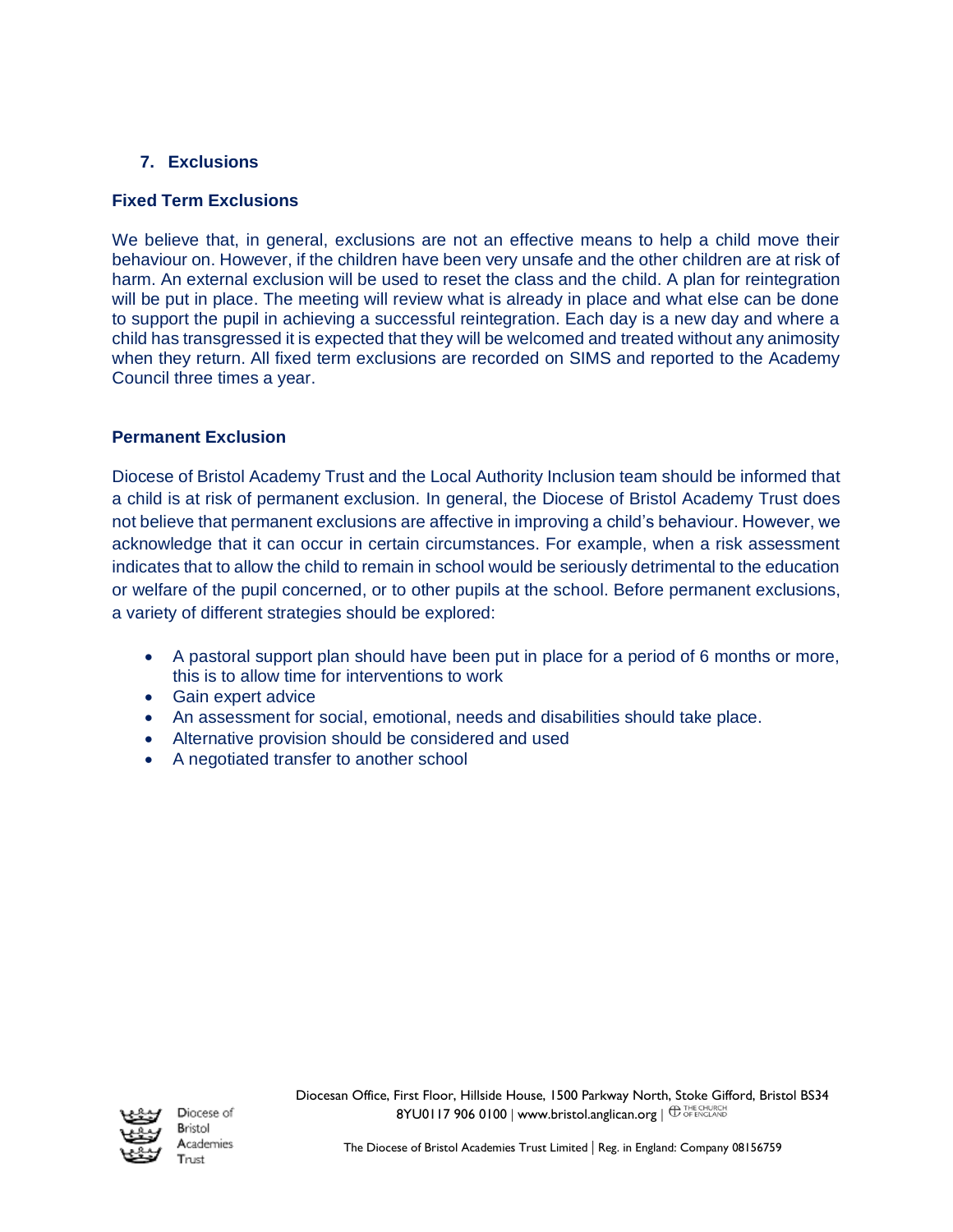

#### Appendix A



Diocesan Office, First Floor, Hillside House, 1500 Parkway North, Stoke Gifford, Bristol BS34 8YU0117 906 0100 | [www.bristol.anglican.org](http://www.bristol.anglican.org/) |  $\oplus_{\text{OFENCLAND}}^{\text{THE CHURCH}}$ 



Diocese of Bristol Academies Trust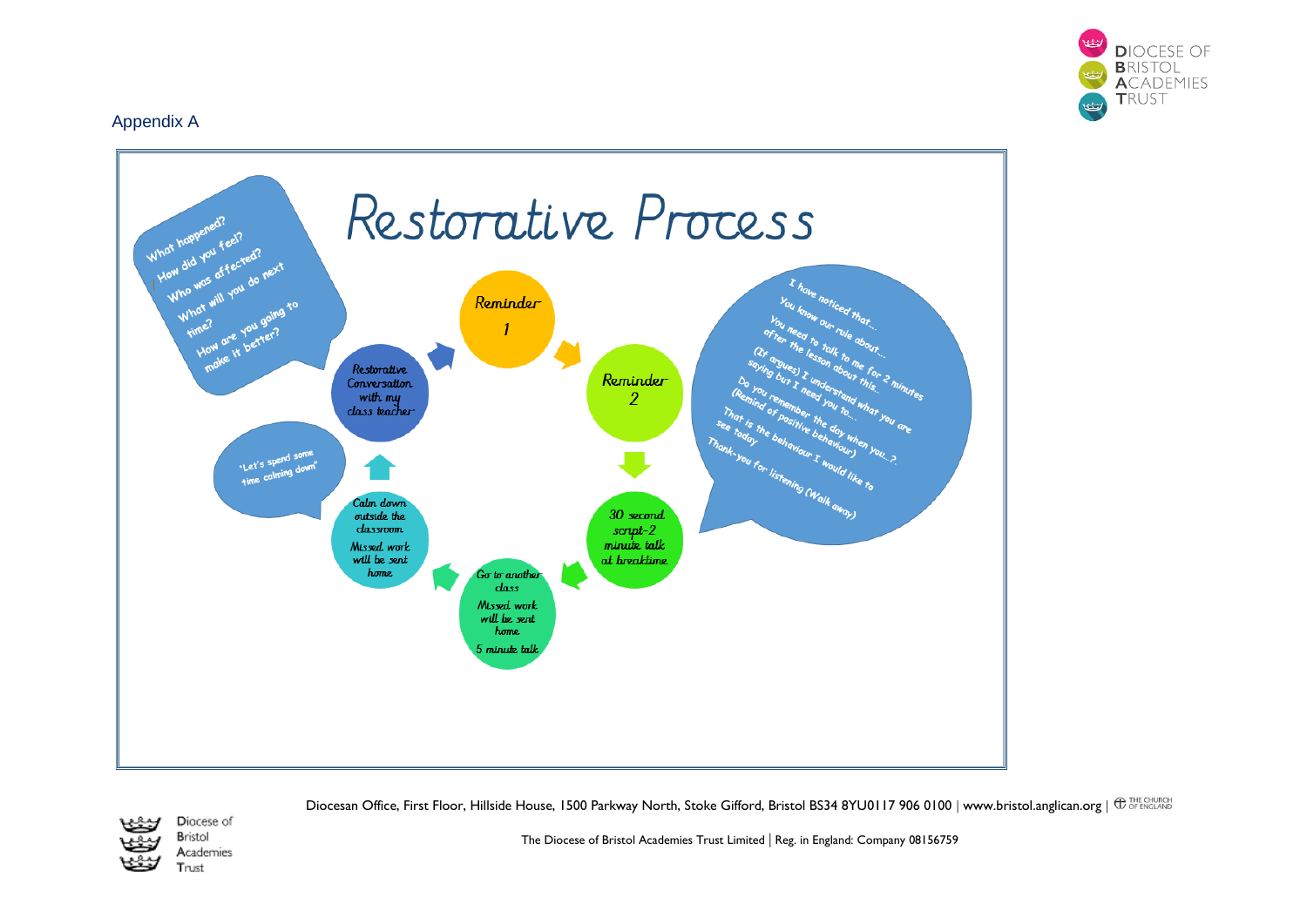

#### **This is how we do it here…**



Diocesan Office, First Floor, Hillside House, 1500 Parkway North, Stoke Gifford, Bristol BS34 8YU0117 906 0100 | [www.bristol.anglican.org](http://www.bristol.anglican.org/) |  $\oplus_{\text{OFENGLAND}}^{\text{THE CHURCH}}$ 



Diocese of **Bristol** Academies Trust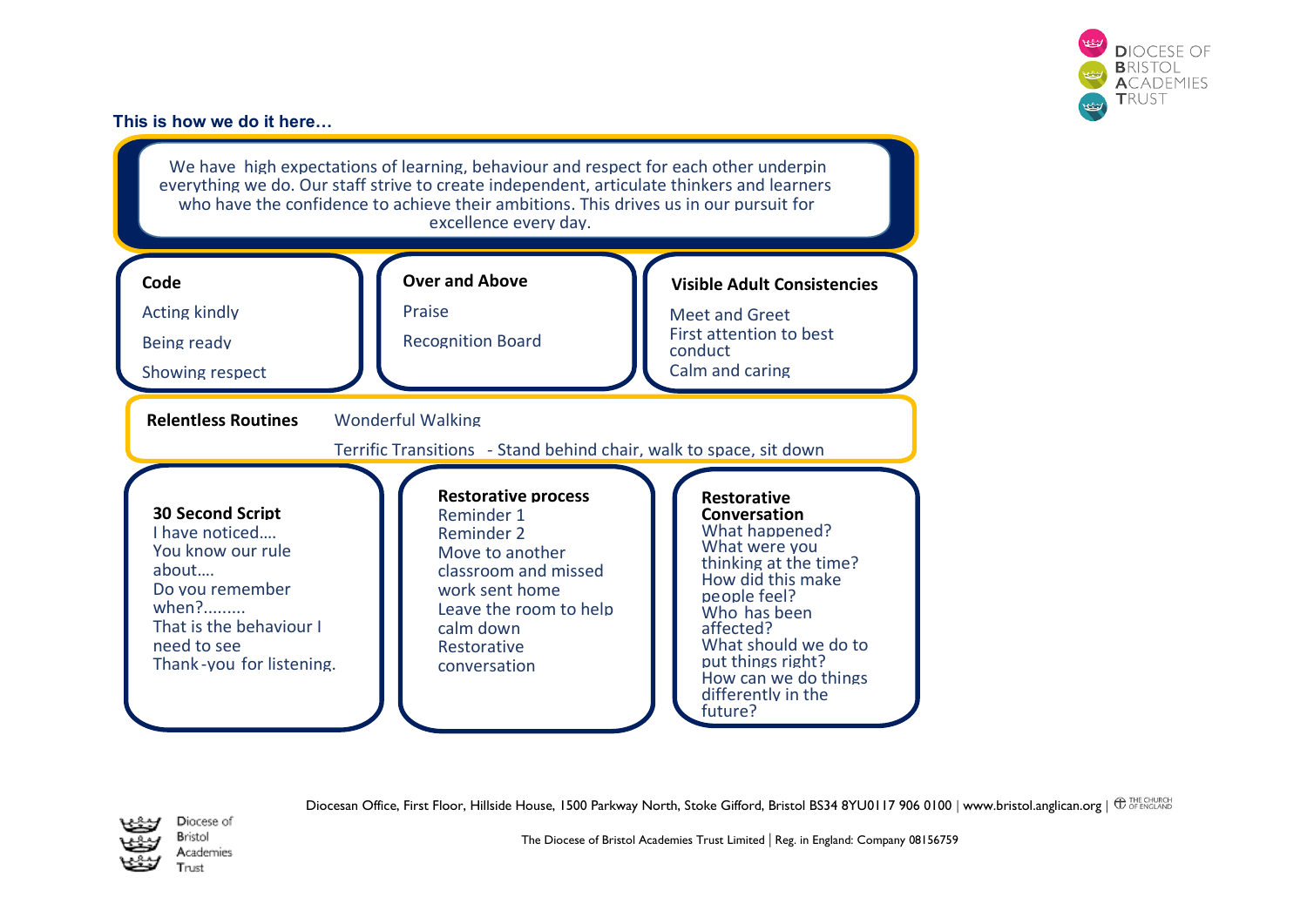#### Appendix B



Diocesan Office, First Floor, Hillside House, 1500 Parkway North, Stoke Gifford, Bristol BS34 8YU0117 906 0100 | [www.bristol.anglican.org](http://www.bristol.anglican.org/) |  $\oplus_{\text{OFENCLAND}}^{\text{THE CHURCH}}$ 



Diocese of Bristol Academies Trust